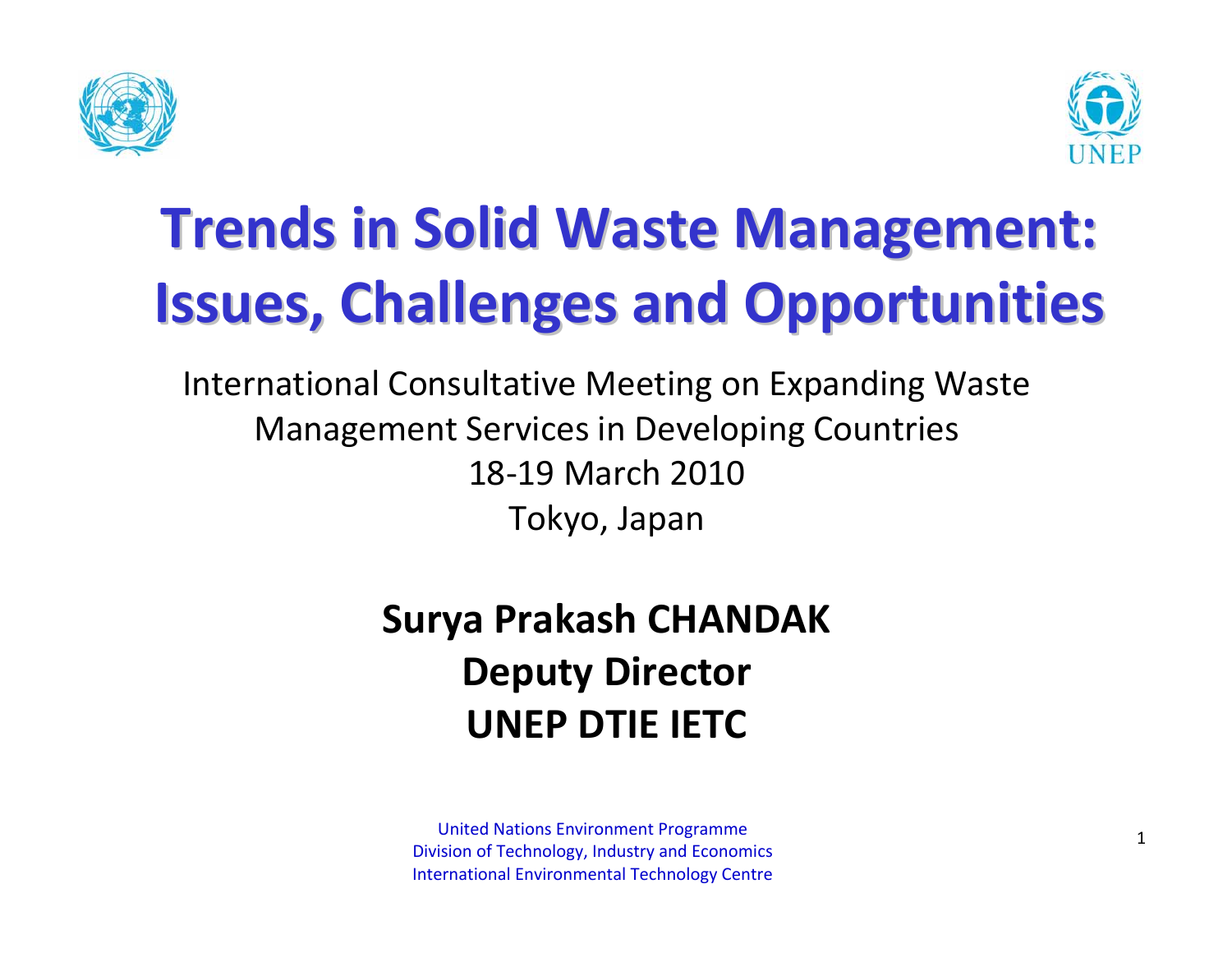





- 1. Trends in waste volume
- 2. Trends in waste recycling
- 3. Trends in waste disposal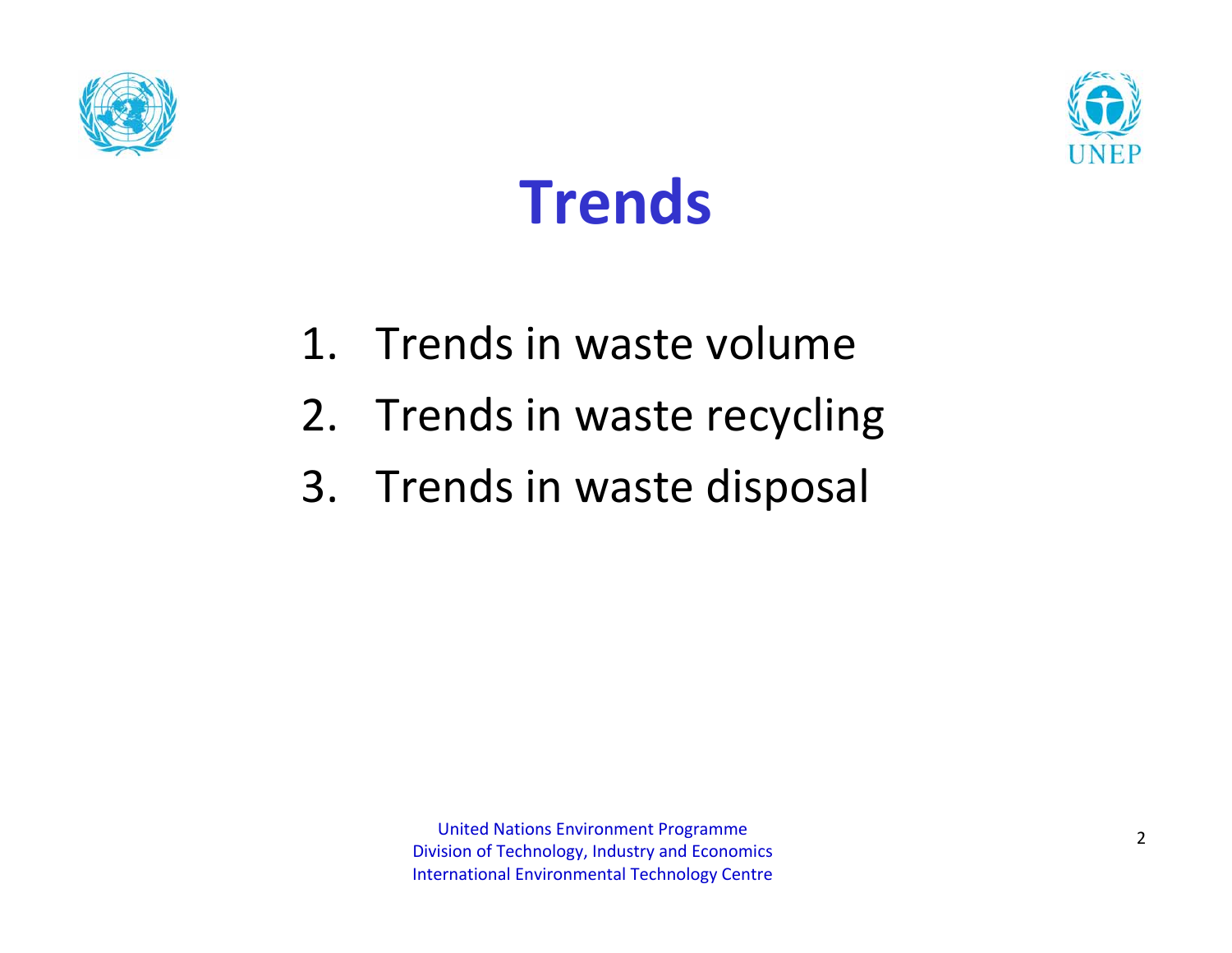

### **1. Trends in waste volume**



#### Globally, 2.5 to 4 billion tons of waste was generated in 2006

| <b>MSW</b>                | Worldwide: 1.84 billion tons<br>(2004)<br>25 OECD countries: > 610<br>million tons (2006) | <b>Annual MSW in</b><br><b>Million Tons</b><br>700                                                         |     |  |  |  |
|---------------------------|-------------------------------------------------------------------------------------------|------------------------------------------------------------------------------------------------------------|-----|--|--|--|
|                           |                                                                                           | 600                                                                                                        | 657 |  |  |  |
| Industrial<br>non-        | Typically $1.1 - 1.8$ billion tons<br>in countries like EU, USA,                          | A projected<br>500<br>137 % in                                                                             |     |  |  |  |
| hazardous<br>waste        | China (2006)                                                                              | 27 year<br>400                                                                                             |     |  |  |  |
| C&D                       | 10-15% of total waste in<br>developed countries (2006)                                    | 277<br>300<br>245<br>240<br>205                                                                            |     |  |  |  |
| <b>Hazardous</b><br>waste | 338 million tons (2001)                                                                   | 200<br>132<br>134<br>57<br>100                                                                             |     |  |  |  |
| E waste                   | 20 - 50 million tons world<br>wide (2005)                                                 | 20<br>0                                                                                                    |     |  |  |  |
| Automobile                | $8 - 9$ million tons in EU (2006)                                                         | 1990<br>2005<br>1995<br>1998<br>2003<br>2007<br>▲ USA ● LAC ▲ South Africa<br>$\blacklozenge$ Asia<br>⊟ EU | 20  |  |  |  |

*Source: Arunprasad, Swati. (2009) "Waste Management as <sup>a</sup> Sector of Green Economy," Presentation at International Forum on Green Economy, Beijing, China, November 2009.*

2025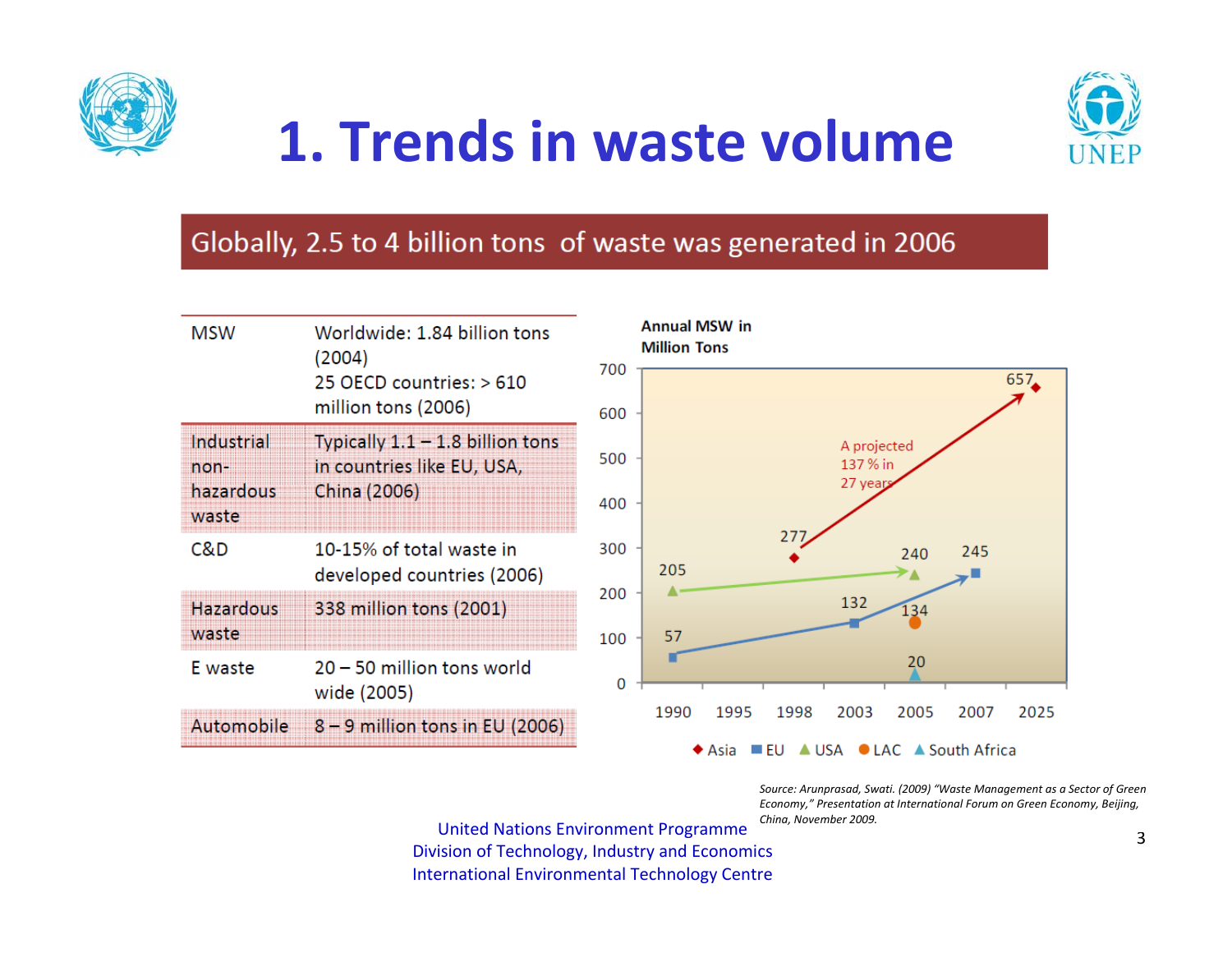

• Shift from high organics to higher plastic and paper corresponding to increase in relative standard of living



*Source: Arunprasad, Swati. (2009) "Waste Management as <sup>a</sup> Sector of Green Economy," Presentation at International Forum on Green Economy, Beijing, China, November 2009.*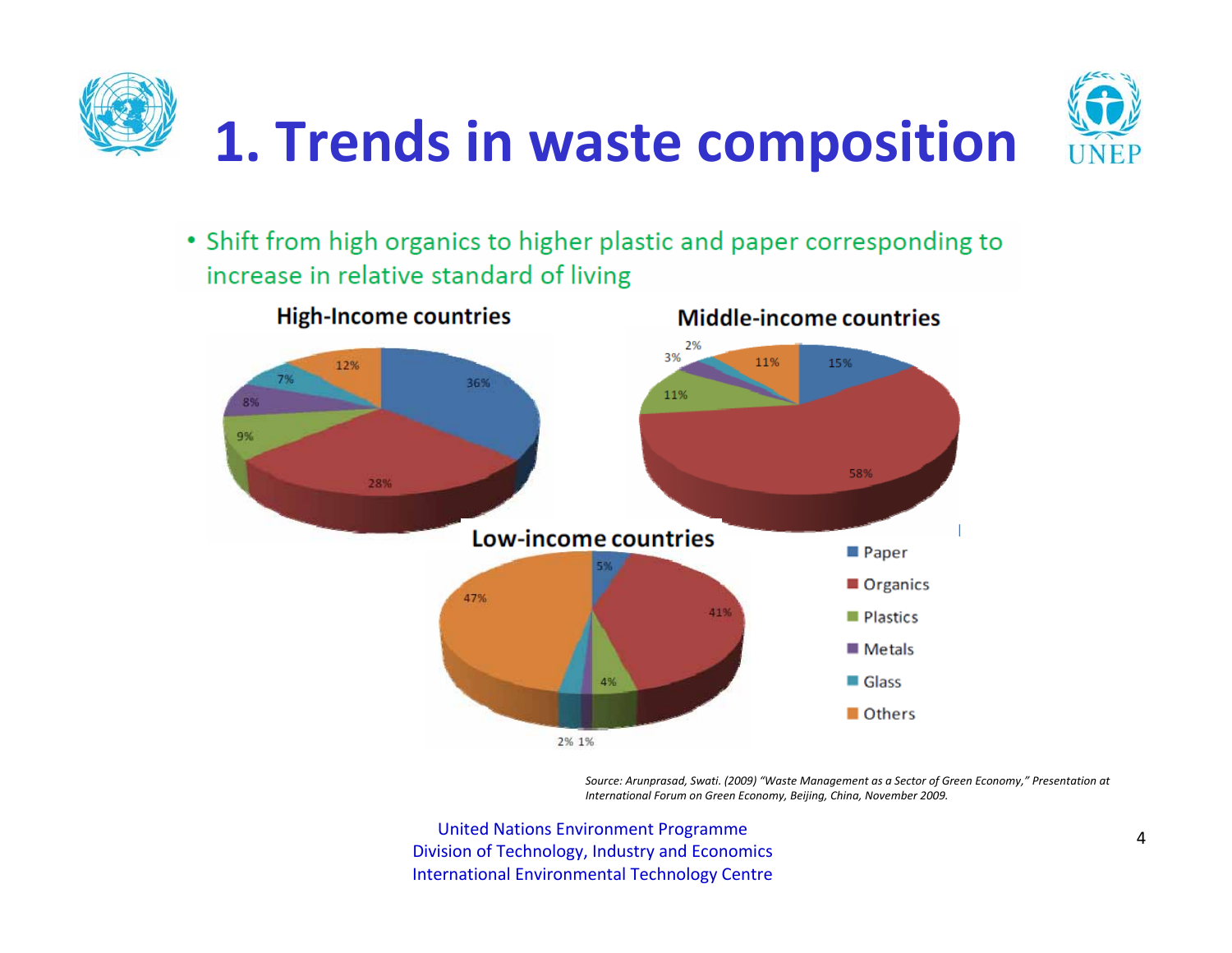

Municipal waste collected and GDP



Municipal waste kg/capitalyear

Sources: National Environmental Agencies, OECD, FAO, CyclOpe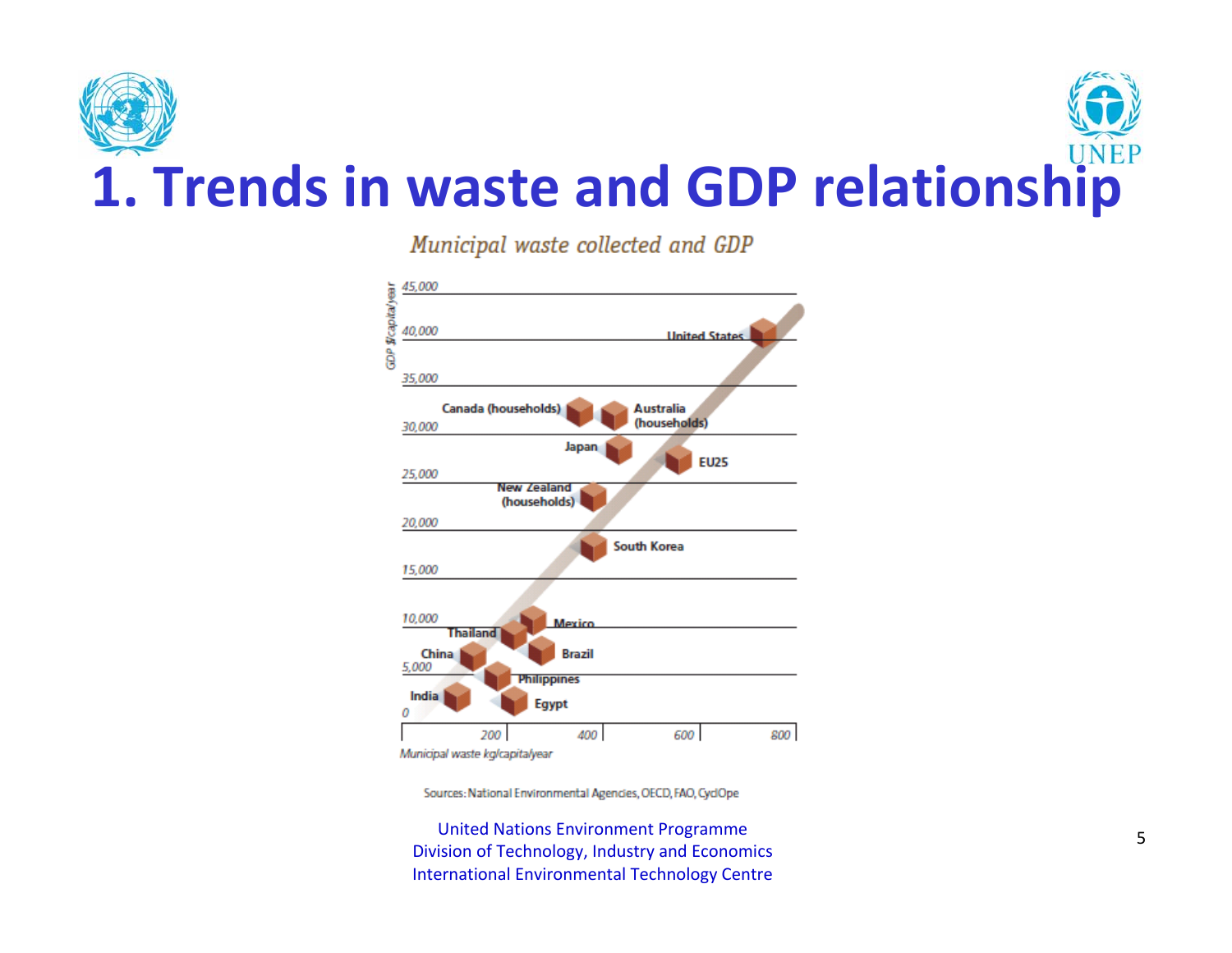



Estimated size (for 2004) of main world secondary material

| Material                                | <b>Market Size million tons</b> |  |  |  |
|-----------------------------------------|---------------------------------|--|--|--|
| Recovered fibers (paper)                | 170                             |  |  |  |
| Recovered ferrous metals (scrap metals) | 405                             |  |  |  |
| Recovered non-ferrous metals            | 24                              |  |  |  |
| Recovered plastics                      | 5                               |  |  |  |
| TOTAL                                   | Approx 600                      |  |  |  |

*Source: Lacoste and Chalmin 2007*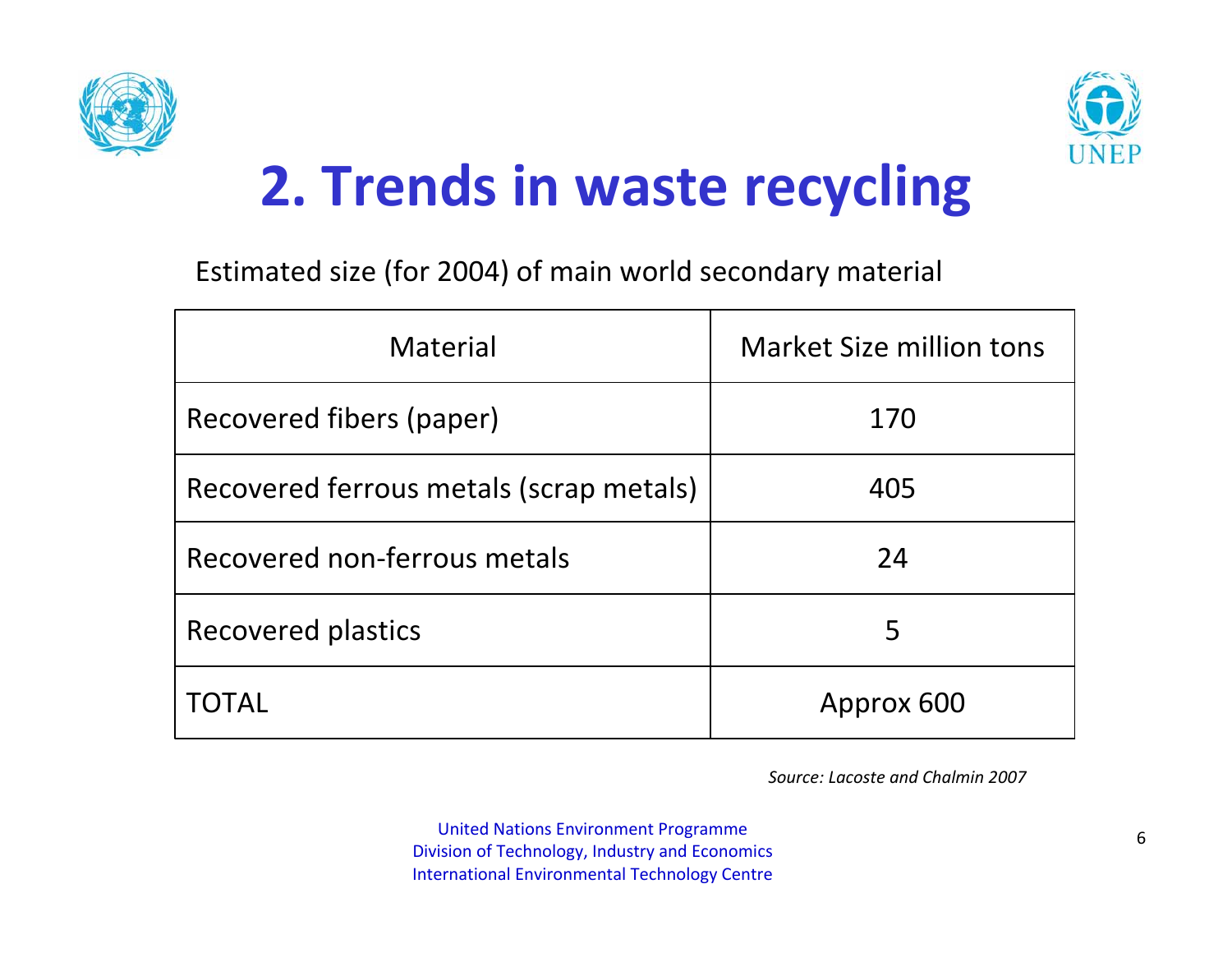



| Recovery of materials from municipal waste in Europe and the United States                                                             |         |              |                | (in thousand metric tons) |                           |        |                         |              |
|----------------------------------------------------------------------------------------------------------------------------------------|---------|--------------|----------------|---------------------------|---------------------------|--------|-------------------------|--------------|
|                                                                                                                                        | Gemanis | ance         | United Hingdom |                           | $S_{\partial \partial f}$ |        | Remaining R.U. Maria R. | Galician Rea |
| Paper and cardboard (2)                                                                                                                | 8,500   | 5,200        | 3.700          | 2,000                     | 3,500                     | 9,800  | 32,700                  | 40,000       |
| Plastics                                                                                                                               | 3,850   | 350          | 450            | 350                       | 310                       | 1,200  | 6,500                   | 1,930        |
| Glass                                                                                                                                  | 3,300   | 2,000        | 1,500          | 1,000                     | 510                       | 1,690  | 10,000                  | 2,350        |
| Non-ferrous metals                                                                                                                     | 1,204   | 1750         | 75             | 278                       | 121                       | 797    | 3,975                   | 1,750        |
| Total                                                                                                                                  |         | 16,854 9,300 | 5,725          | 3,628                     | 4,441                     | 13,487 | 53,175                  | 46,030       |
| <b>Batteries</b>                                                                                                                       | 11.5    | 9.6          |                |                           |                           |        | 28                      |              |
| End of life vehicles Ferrous Metals                                                                                                    |         |              |                |                           |                           |        | 11,000                  | 17,000       |
| (1) Estimate: 30% of paper, 20% of plastics, 20% of glass and 20% of non-ferrous metals are recovered in<br>the remainder of the EU15. |         |              |                |                           |                           |        |                         |              |

l are recovered from municipal and industrial was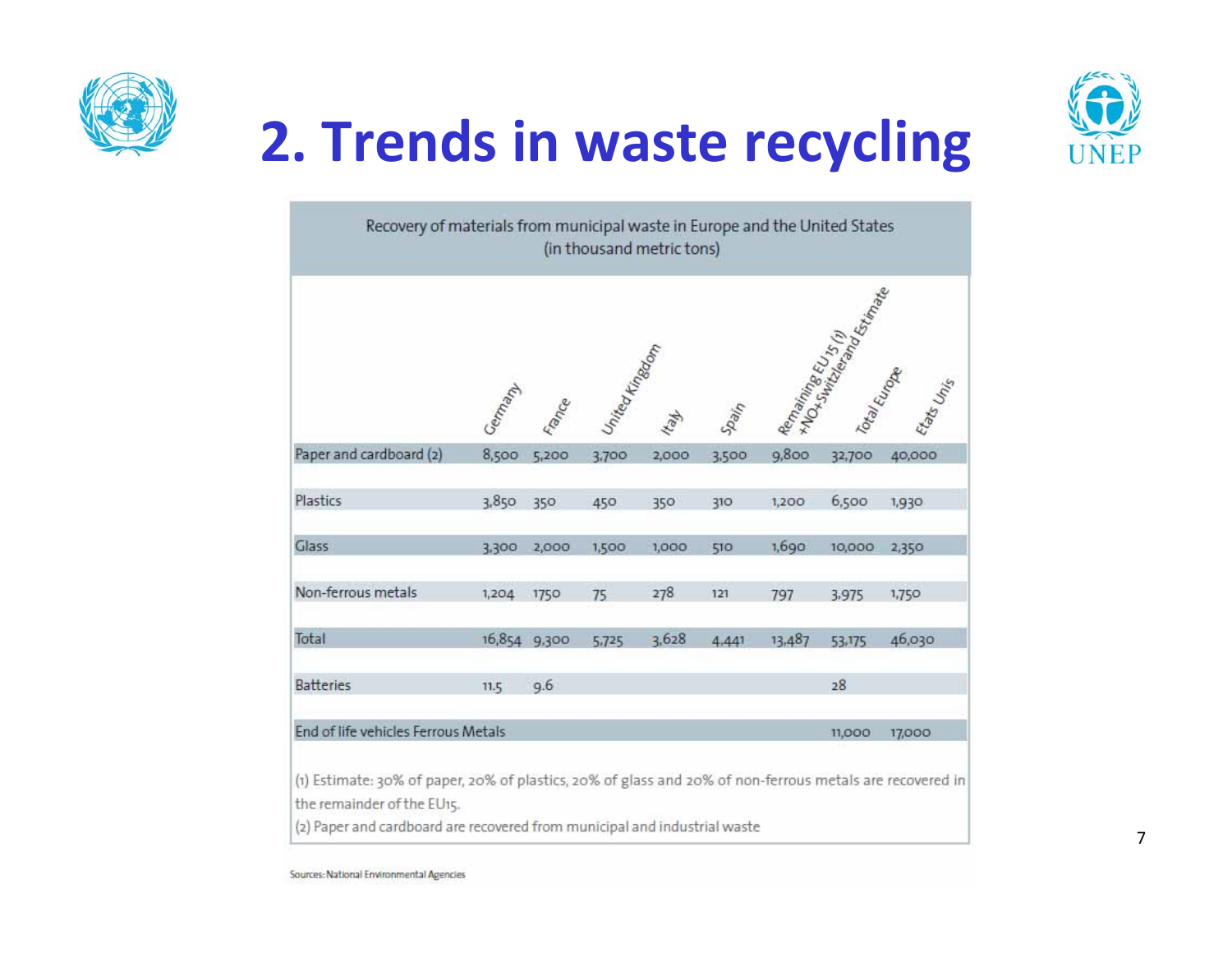



- Waste reduction at source implies minimizing material and energy consumption including reduction in use of toxi/hazardous substances.
- $\bullet$  Reducing material/energy intensity in production and consumption of goods and services has been widely recognized as preferred approach by many international organizations and national governments. Some examples are; UNEP/UNIDO Cleaner Production approach, China's circular economy approach, Japan's sound material recycling society and 3R approach, EU's waste prevention and recycling strategy, etc.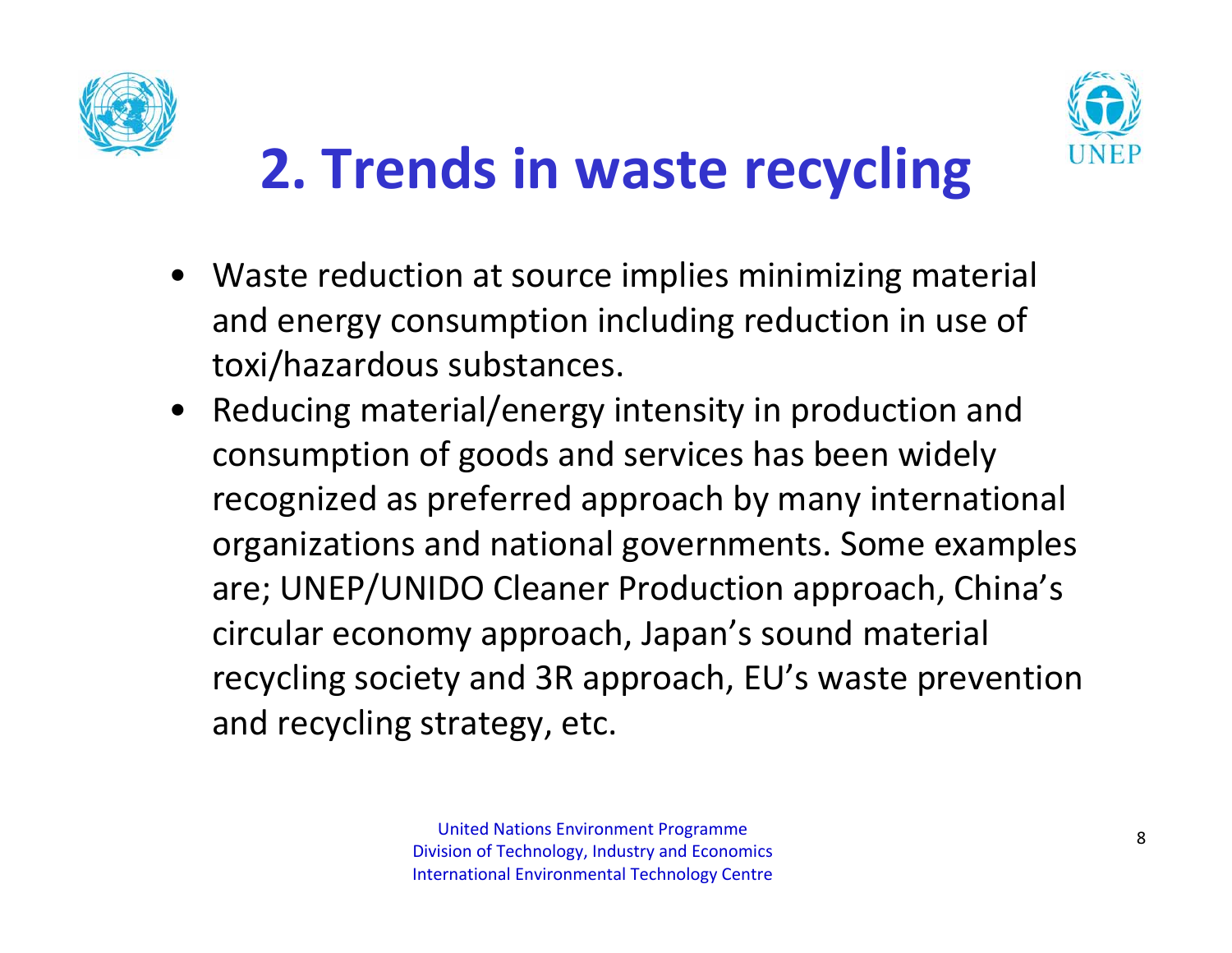



- • Huge recovery potential both due to financial attractiveness and technology development
- $\bullet$  Main materials recovered include; plastic, paper, glass, metals, textiles, etc.
- $\bullet$  Waste to energy conversion is rapidly increasing. Several technology routes now available, e.g., biomethanation (for organic waste, direct incineration with energy recovery, pyrolysis, etc.)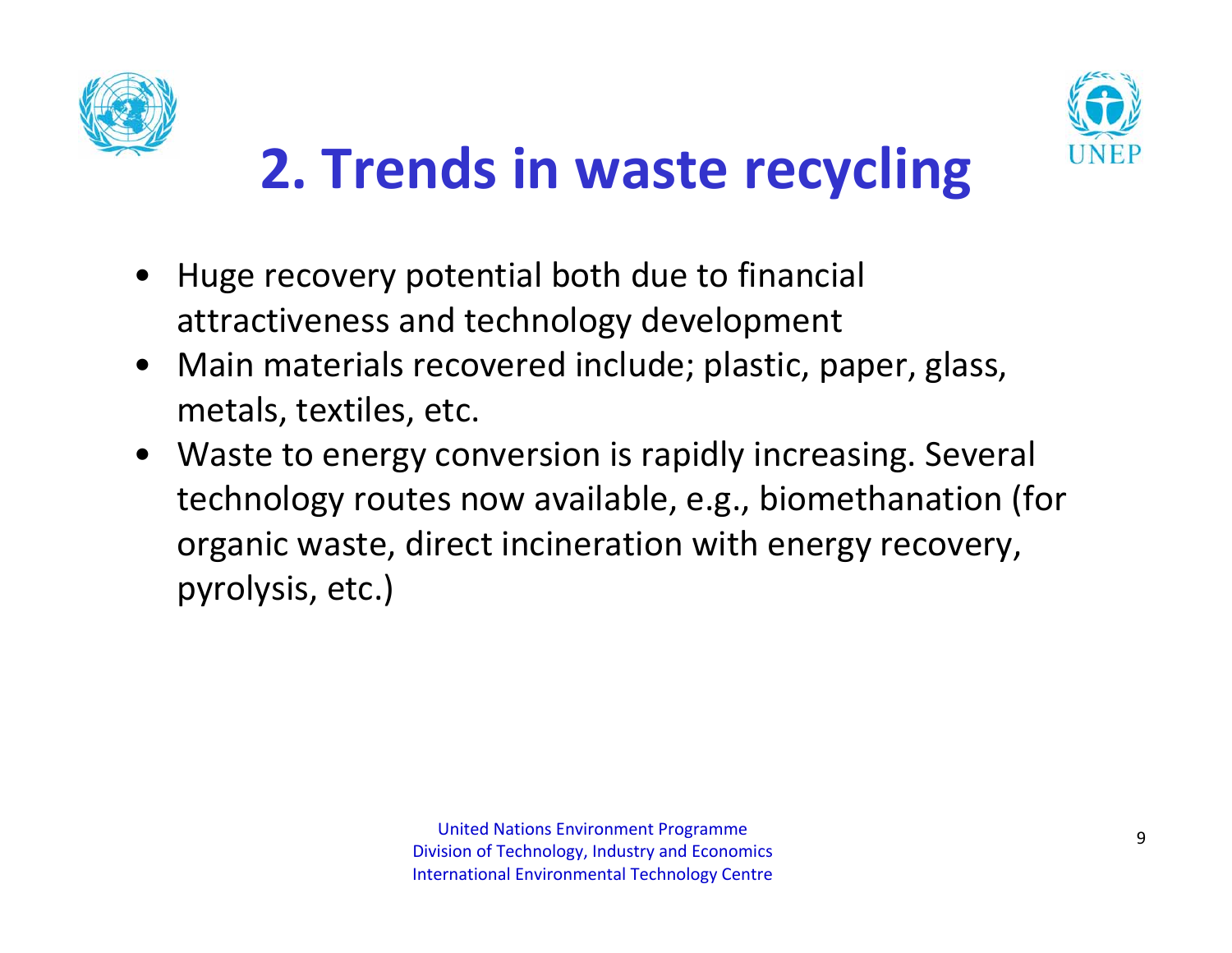



- • Levels of material recovery vary widely – from 8% in Greece to 62% in Austria.
- $\bullet$  Material recovery in developed economies is in the organized sector, whereas in developing countries through informal/unorganized way.
- Various policy instruments and approaches have been developed, e.g., Extended Producer Responsibility, deposit systems, segregated waste collection systems, support for cleaner production, support for recyclable products etc.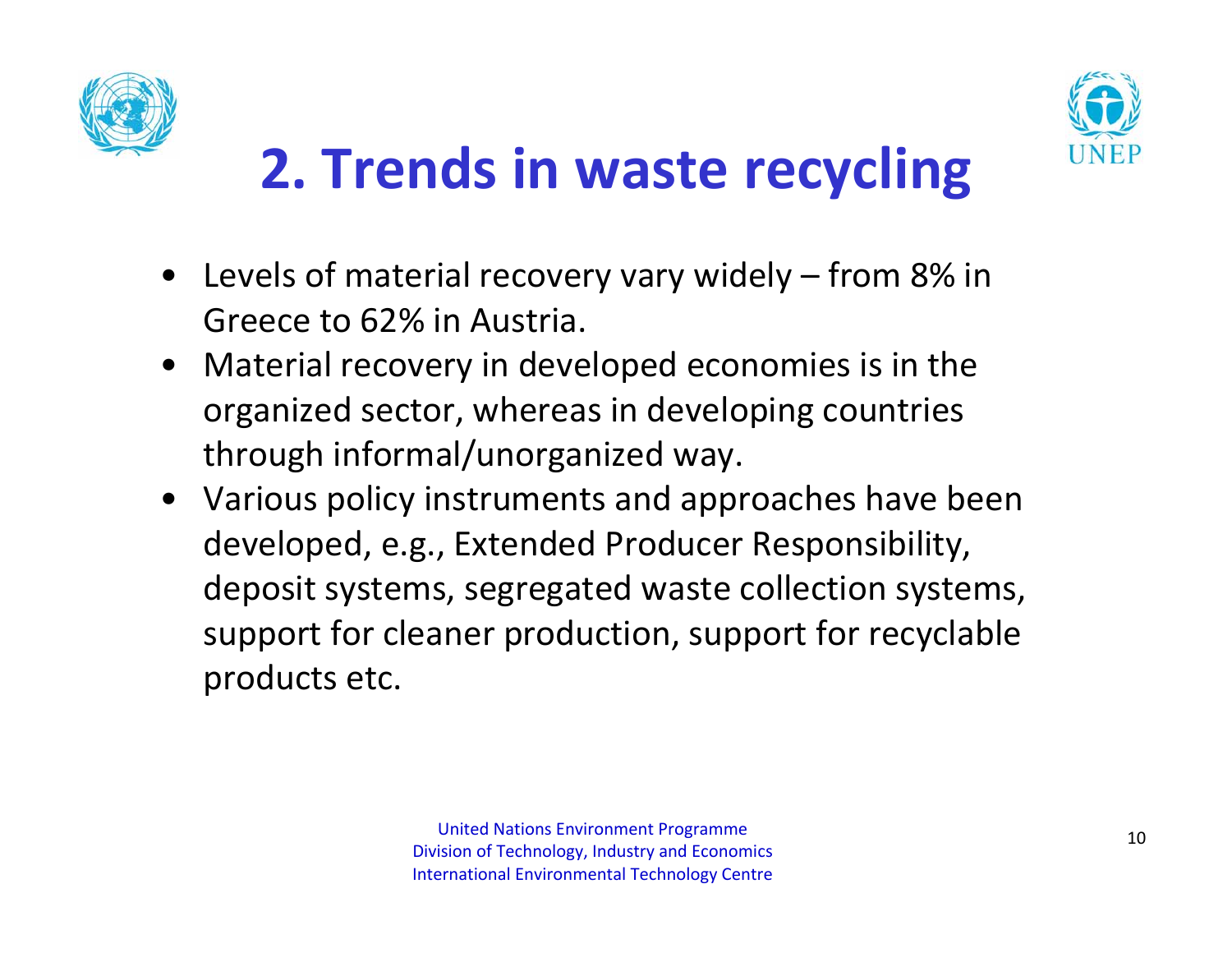



## **3. Trends in waste disposal**



Source: UNEP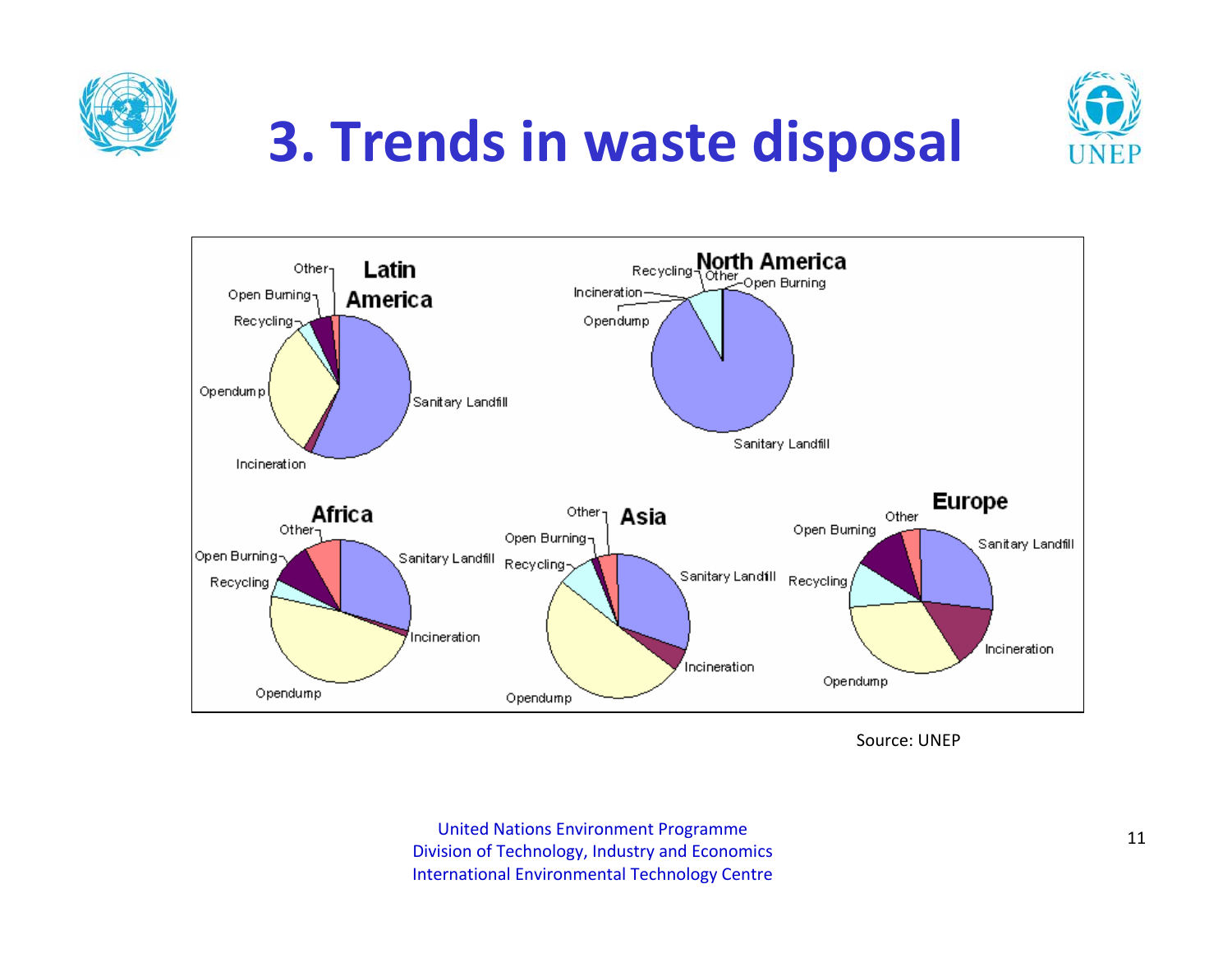

### **Increasing severity of impacts**





- *Payatas, Philippines*
- • Air pollution from emissions of spontaneous combustion in dumps.
- • Adverse impacts on fauna and flora.
- • Severe health impacts particularly on community in vicinity of dumpsites.
- • Pollution of surface and sub‐surface water bodies due to leachate contamination.

*Nairobi, Kenya*

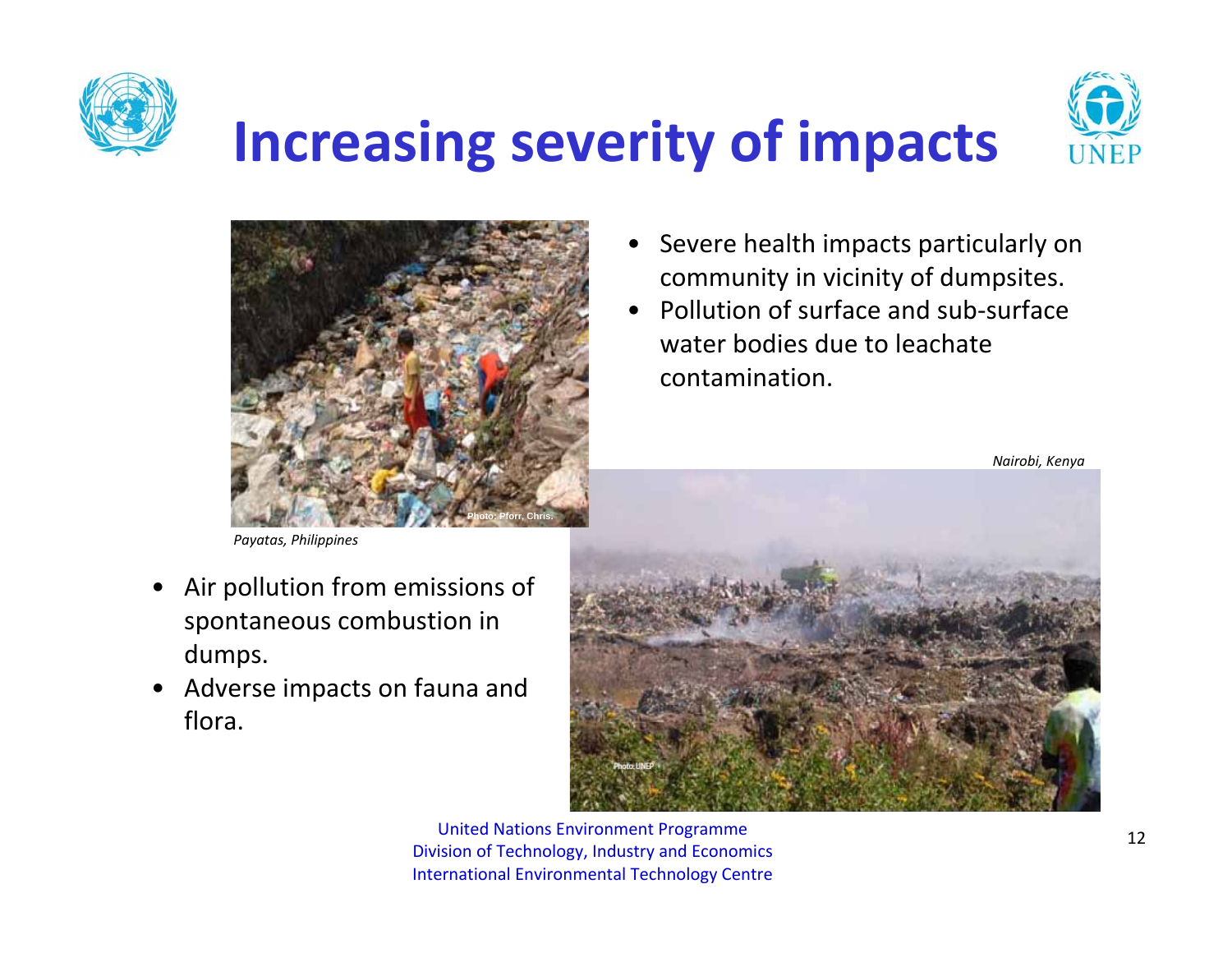



### **Increasing cost of waste management**

OECD countries:

Municipal waste – USD120 billion/year Industrial waste – USD150 billion/year Developing countries:

> 20‐50% of recurring budget of municipalities is spent on solid waste management although only 50% of urban population is covered. In low‐income countries collection alone drains 80‐90% of total waste management budget.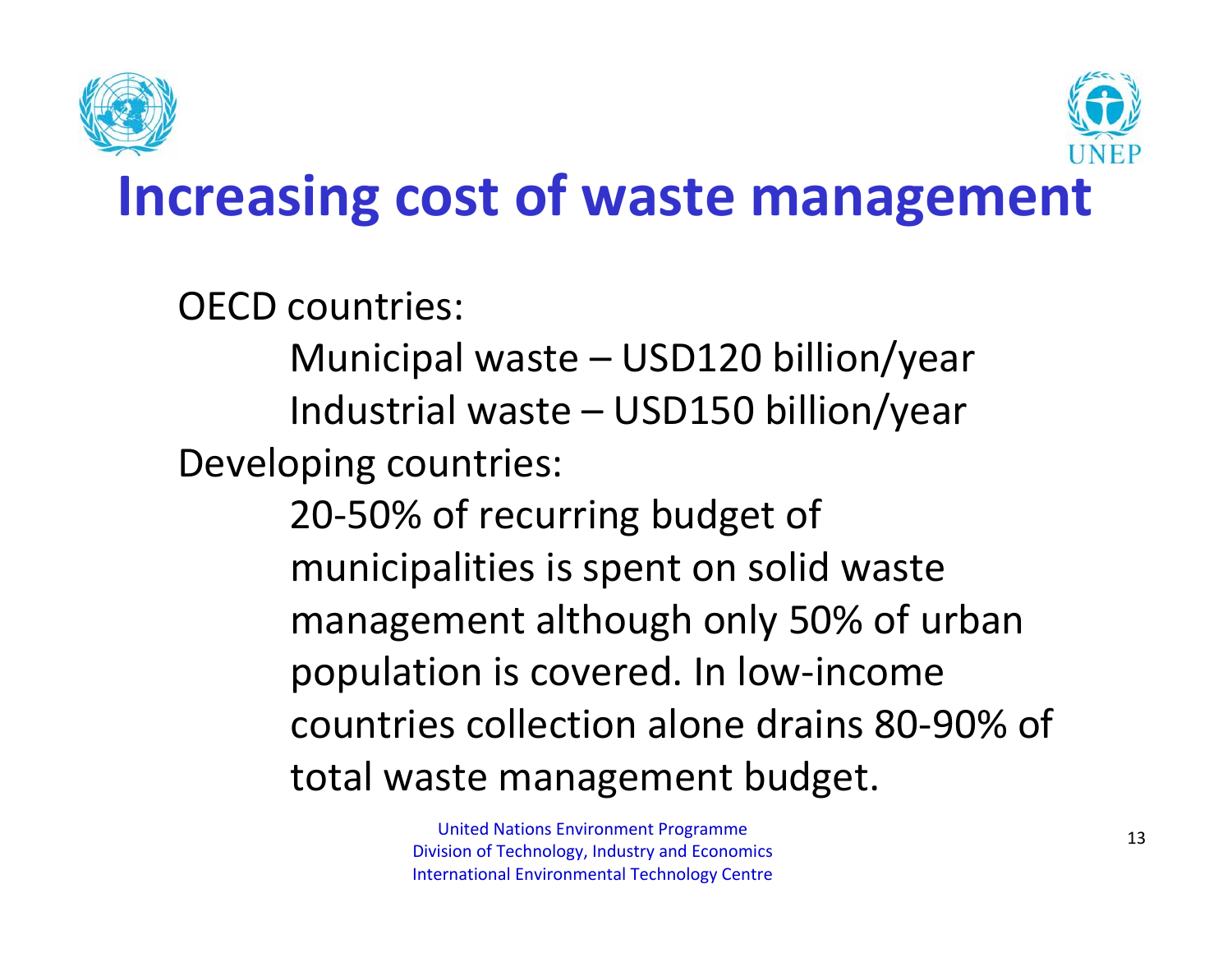

General issue ‐ types of solid waste

Main issue – change of perspective

**20th CENTURY**

**WASTEMANAGEMENT**

United**environment?"** Nations Environment Programme **"How do we get rid of our waste efficiently with minimum damage to public health and the**

**21st CENTURY**

#### **RESOURCEMANAGEMENT**

**"How do we handle our discarded resources in ways which do not deprive future generations of some, if not all, of their value?"**

Source: Dr. Paul Connett, Zero Waste, Power Point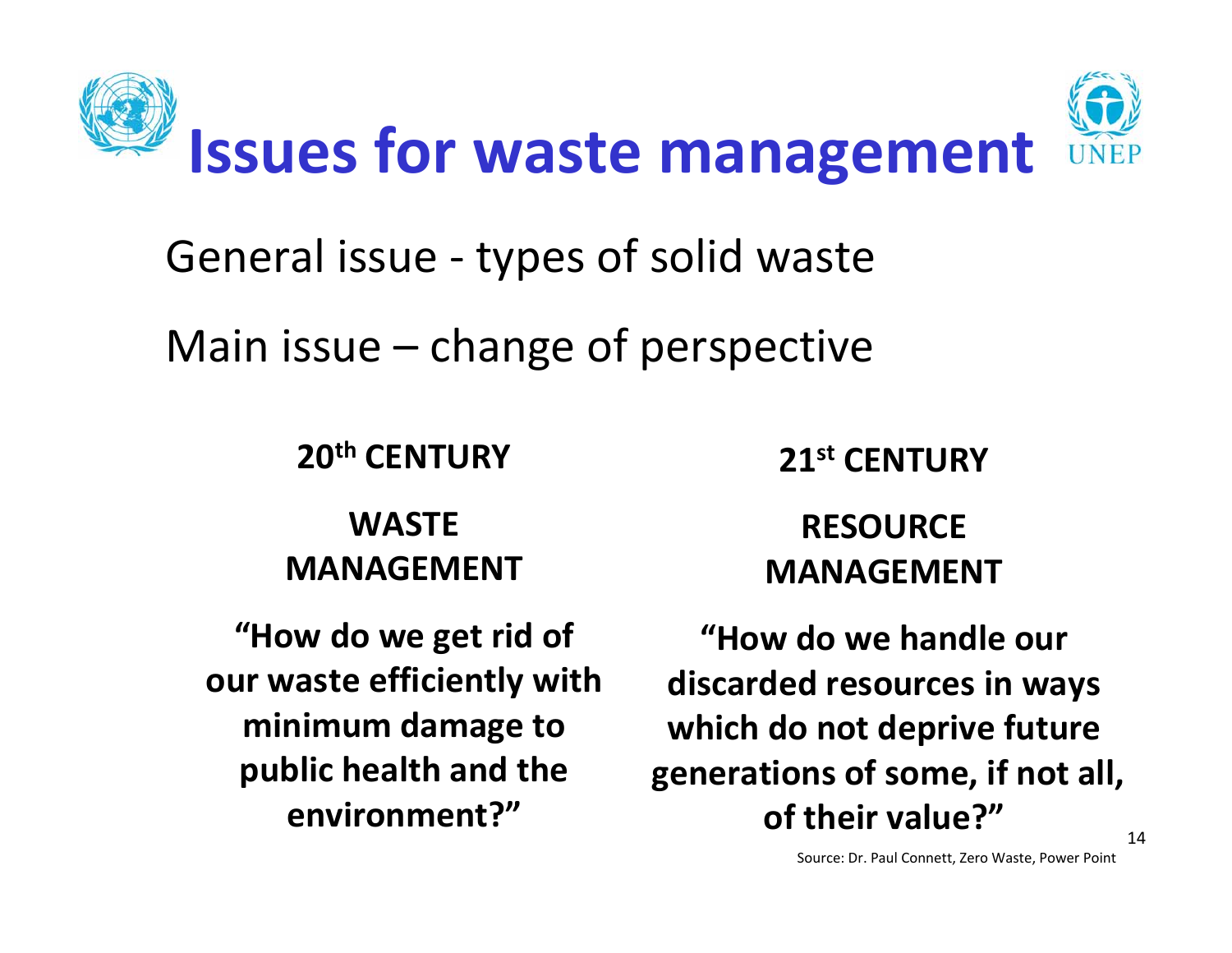



### **Issues for waste management**

As per waste management chain

- Source segregation, collection
- Treatment and disposal
- •Resource generation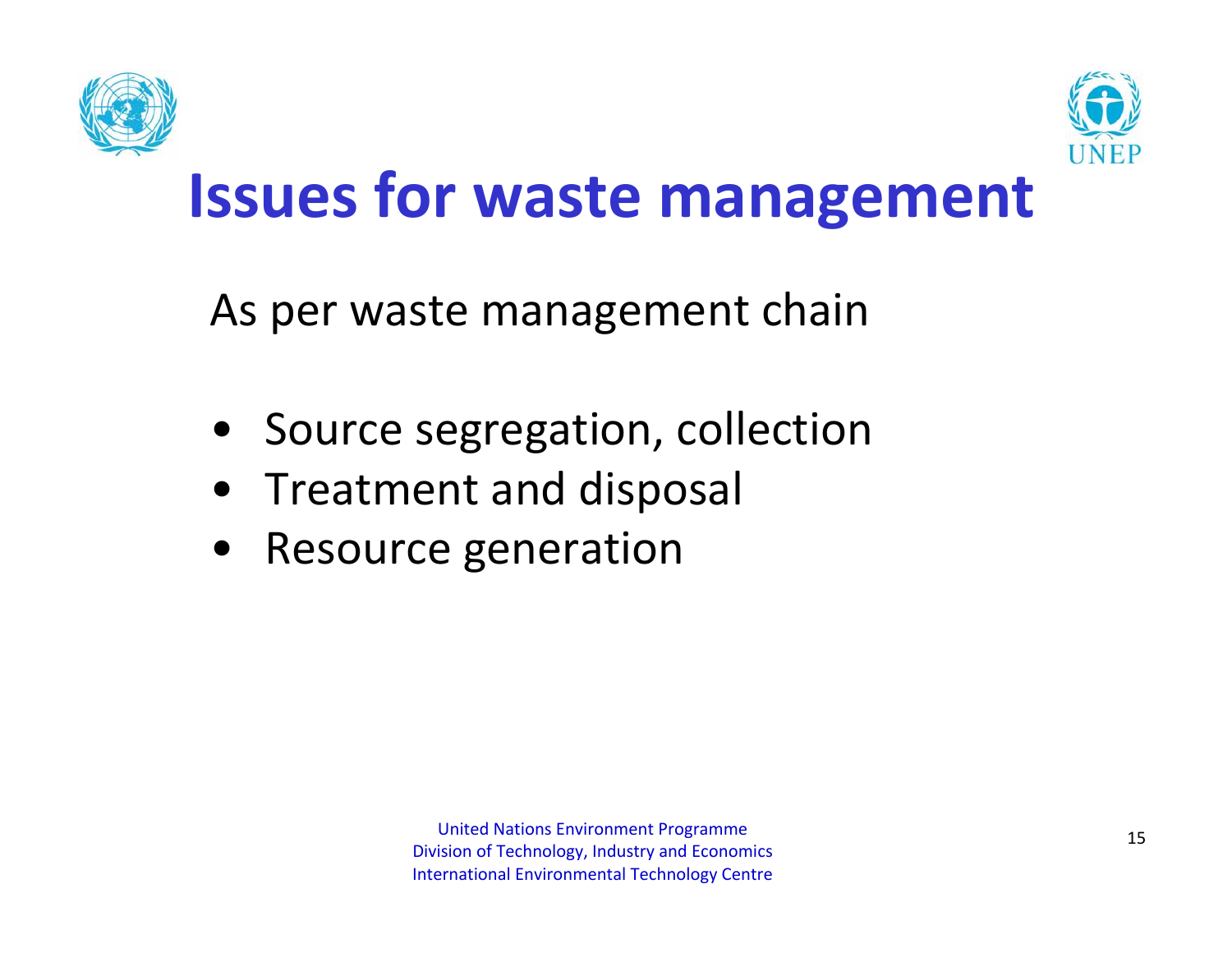



### **Issues for waste management**

As per action category

- •Policy issues
- Technology issues
- Financing issues
- • Trans‐boundary movement related issues
- Others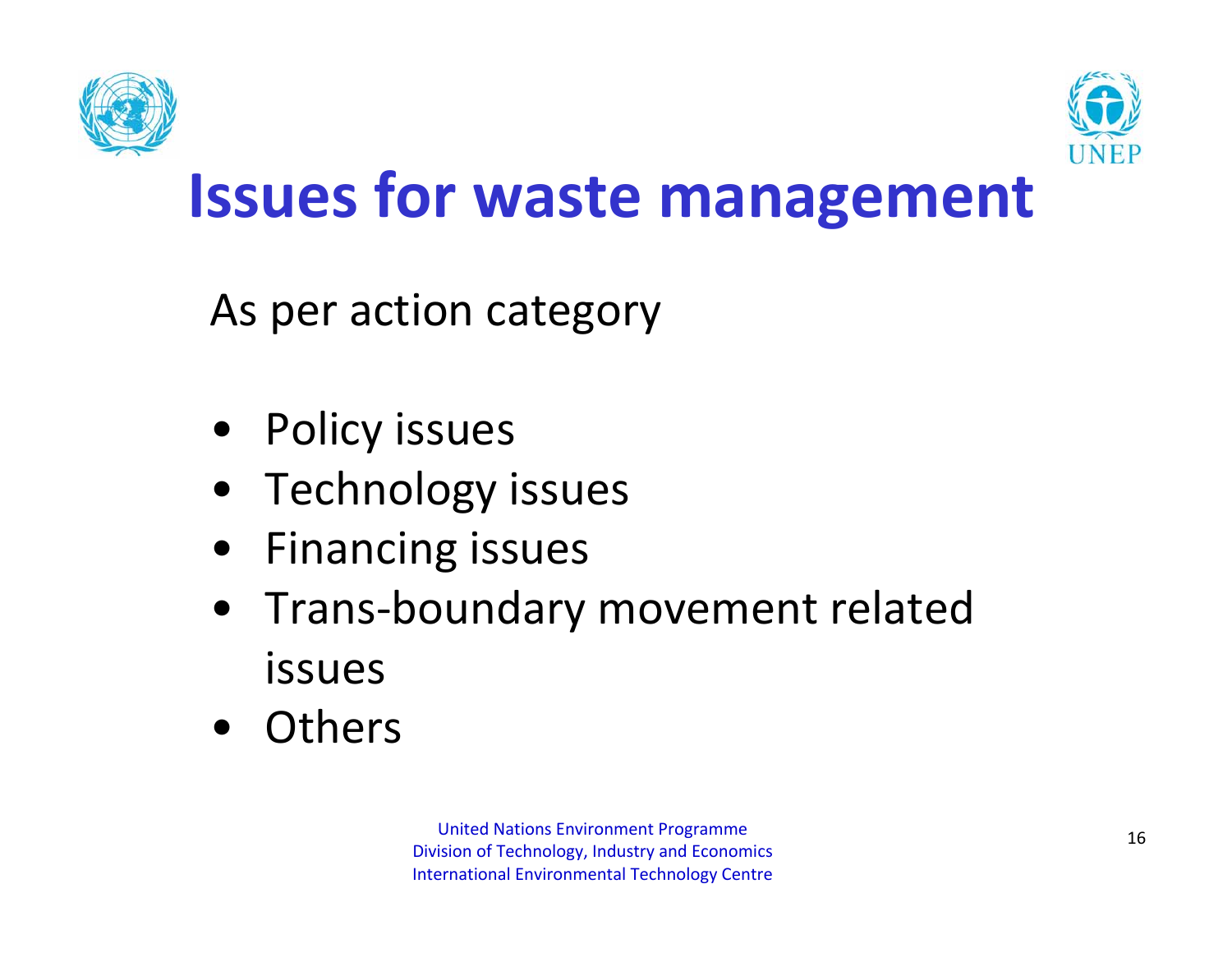



### **Opportunities from waste management**

• Waste minimization – Key to enhancing resource efficiency and competitiveness – several initiatives already in place, e.g., UNEP/UNIDO Cleaner Production approach, China's circular economy approach, Japan's sound material recycling society and 3R approach, EU's waste prevention and recycling strategy.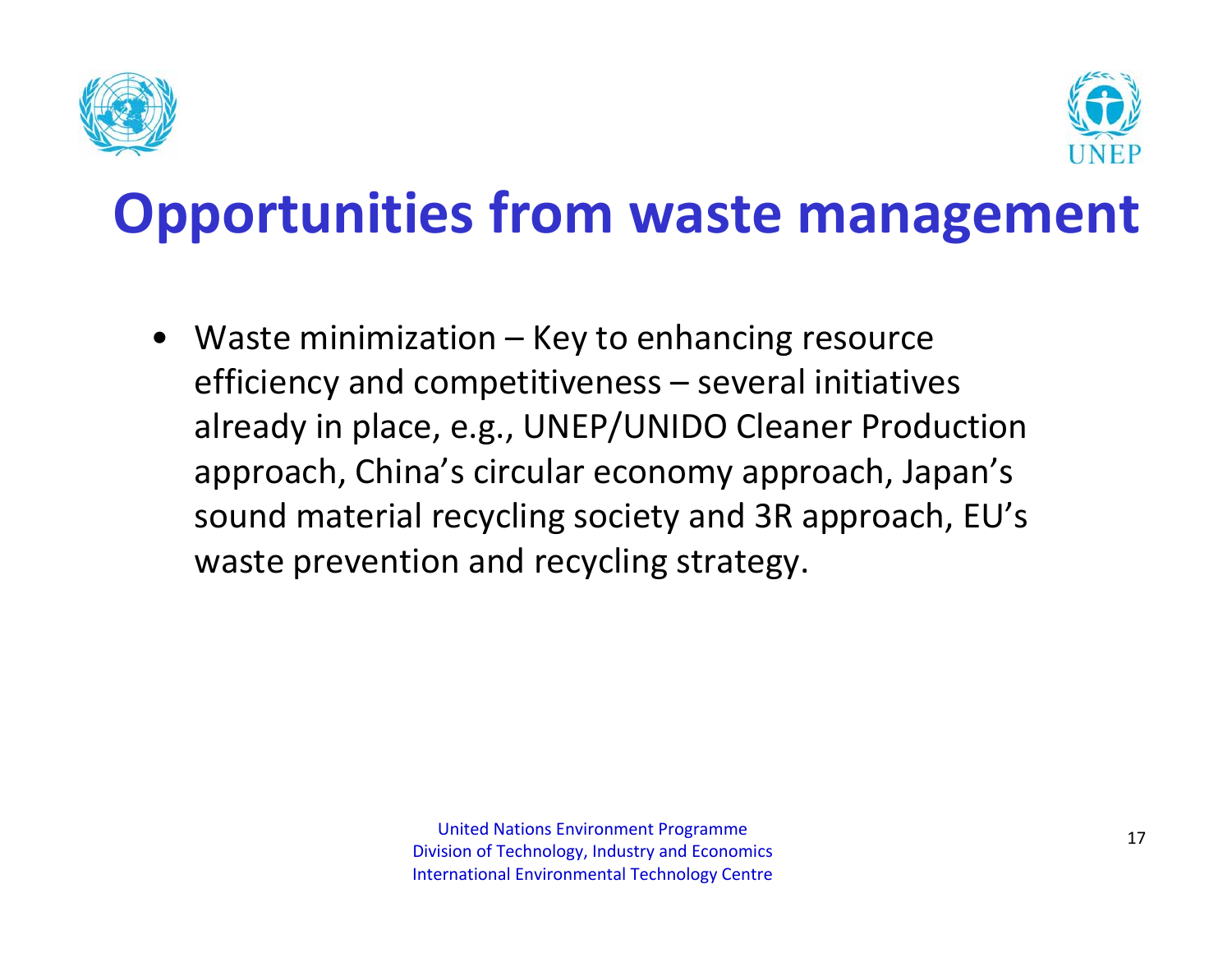



### **Opportunities from waste management**

• The waste market – High economic value being attributed to "waste"

> OECD municipal waste market – USD125 billion Emerging economies (Brazil, China, India) – USD25 billion Increase in global MSW market (2007‐11) – 37.3%

 $\bullet$  Waste <sup>a</sup> latent resource – recovery of materials and energy from waste

| World secondary materials market (million tons) |             |
|-------------------------------------------------|-------------|
| <b>Fibers</b>                                   | 170         |
| Ferrous metal                                   | 405         |
| Non-ferrous metal                               | 24          |
| <b>Plastics</b>                                 | 5           |
| Total                                           | 600 approx. |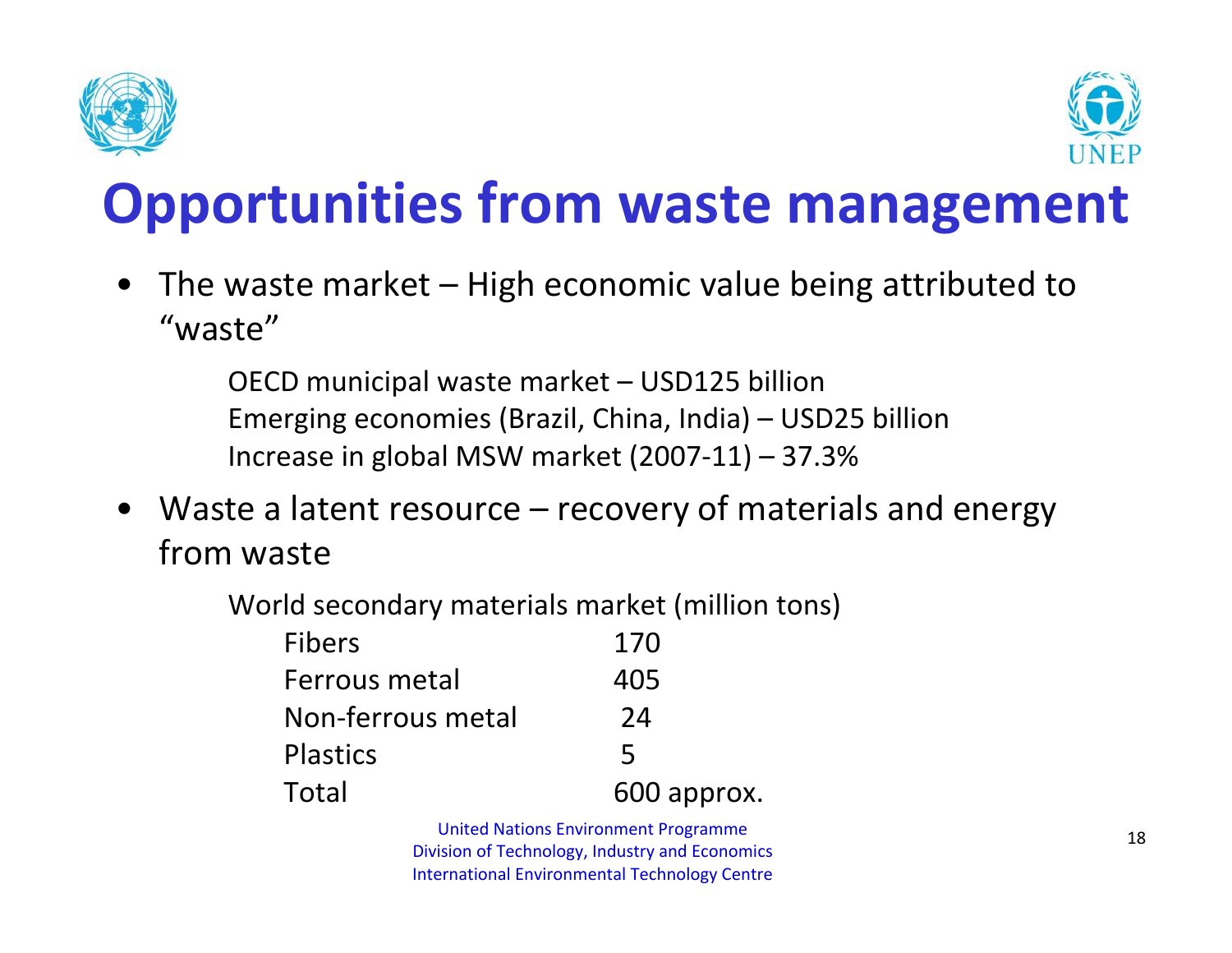



### **Opportunities from waste management**

- Waste to energy organic waste, non‐recyclable plastic and paper – UNEP estimates that global potential of energy generation from waste agricultural biomass (crop residue assessed to be 140 billion tons) is about 50 billion tons of oil equivalent.
- $\bullet$ Employment generation and economic development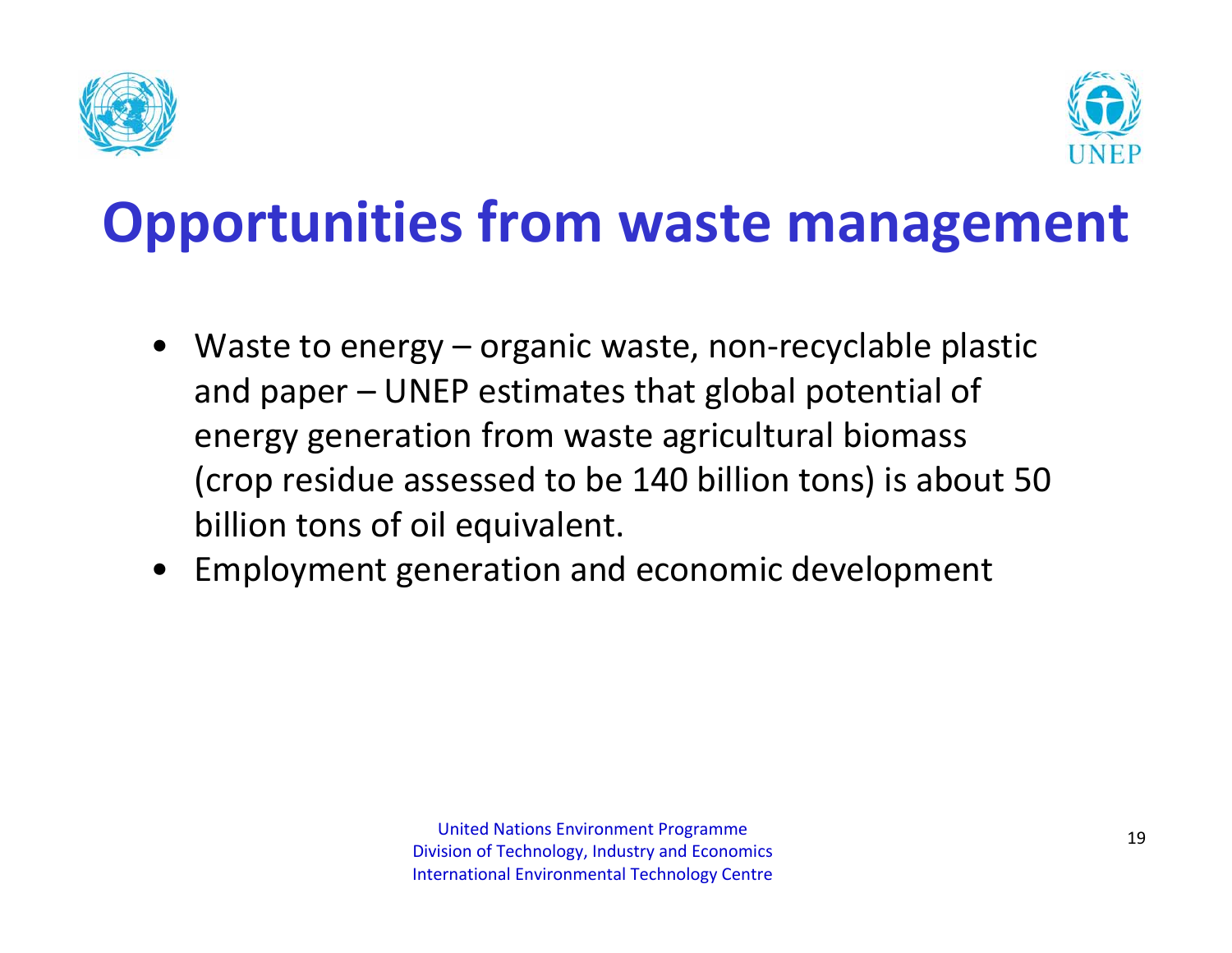



# **Key questions for discussion**

- 1. How to enhance the political support and make the policy framework more conducive to promote environmentally sound waste management?
- 2. How to enhance access to and availability of technologies for waste management particularly in the field of 3R and treatment/disposal of waste?
- 3. What are gaps in skills and capacities of human resources in developing countries and how to bridge these gaps?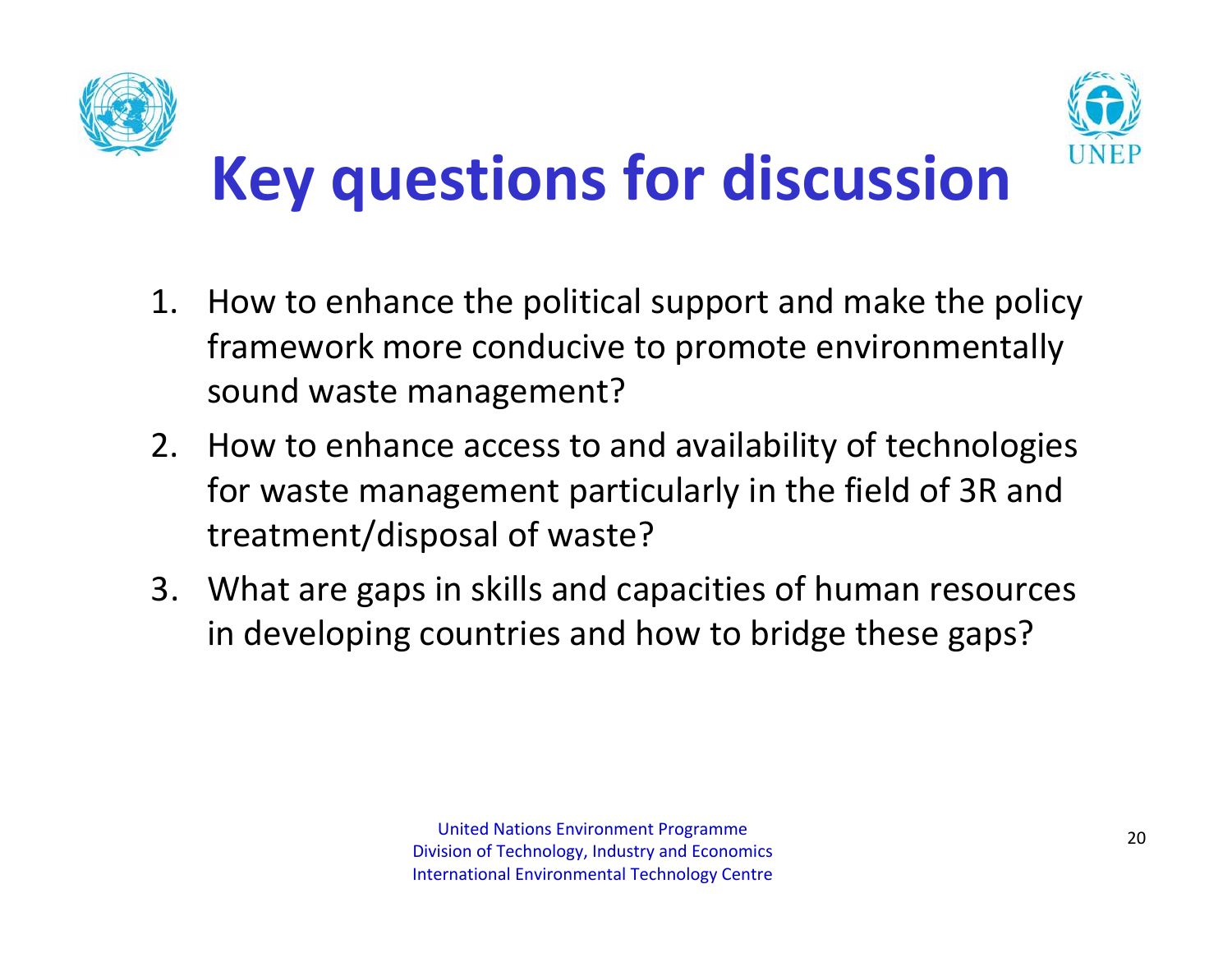



# **Key questions for discussion**

- 4. How to enhance access to finances for implementing environmentally sound waste management?
- 5. What are information gaps and how to bridge them?
- 6. How to curb illegal trans‐boundary movement of waste particularly hazardous waste?
- 7. What are some specific issues on waste management and how to address them?